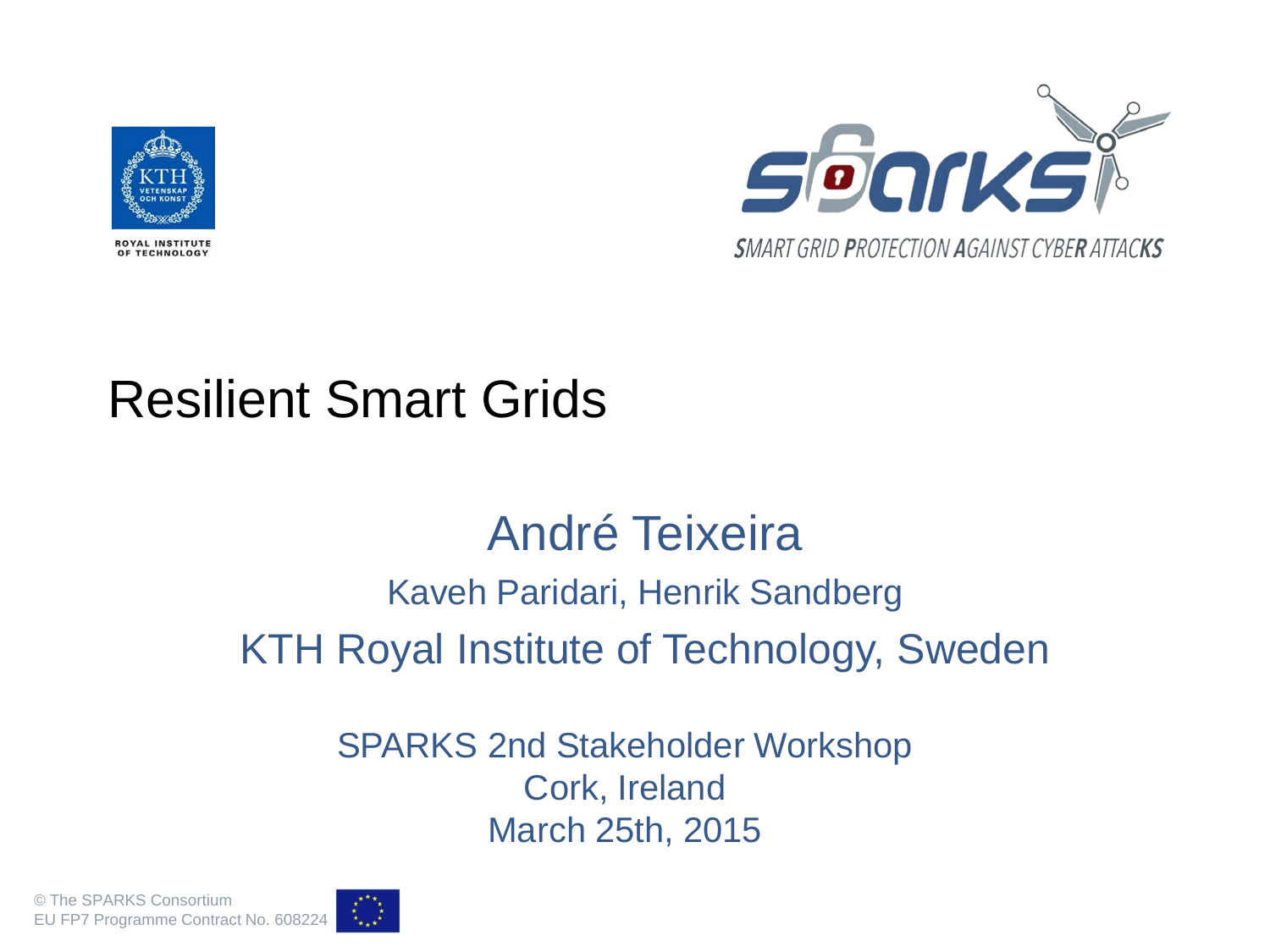# Legacy Distribution Grids





- Main objectives
	- Satisfy power demand
	- Keep nominal voltage levels
	- Maintain frequency at 50Hz
	- Limited capabilities:
	- Passive loads
		- cannot be freely controlled
- **Small number of** measurements
	- Feeders, transformers, end of line voltage
- Few control points
	- Transformers, switches

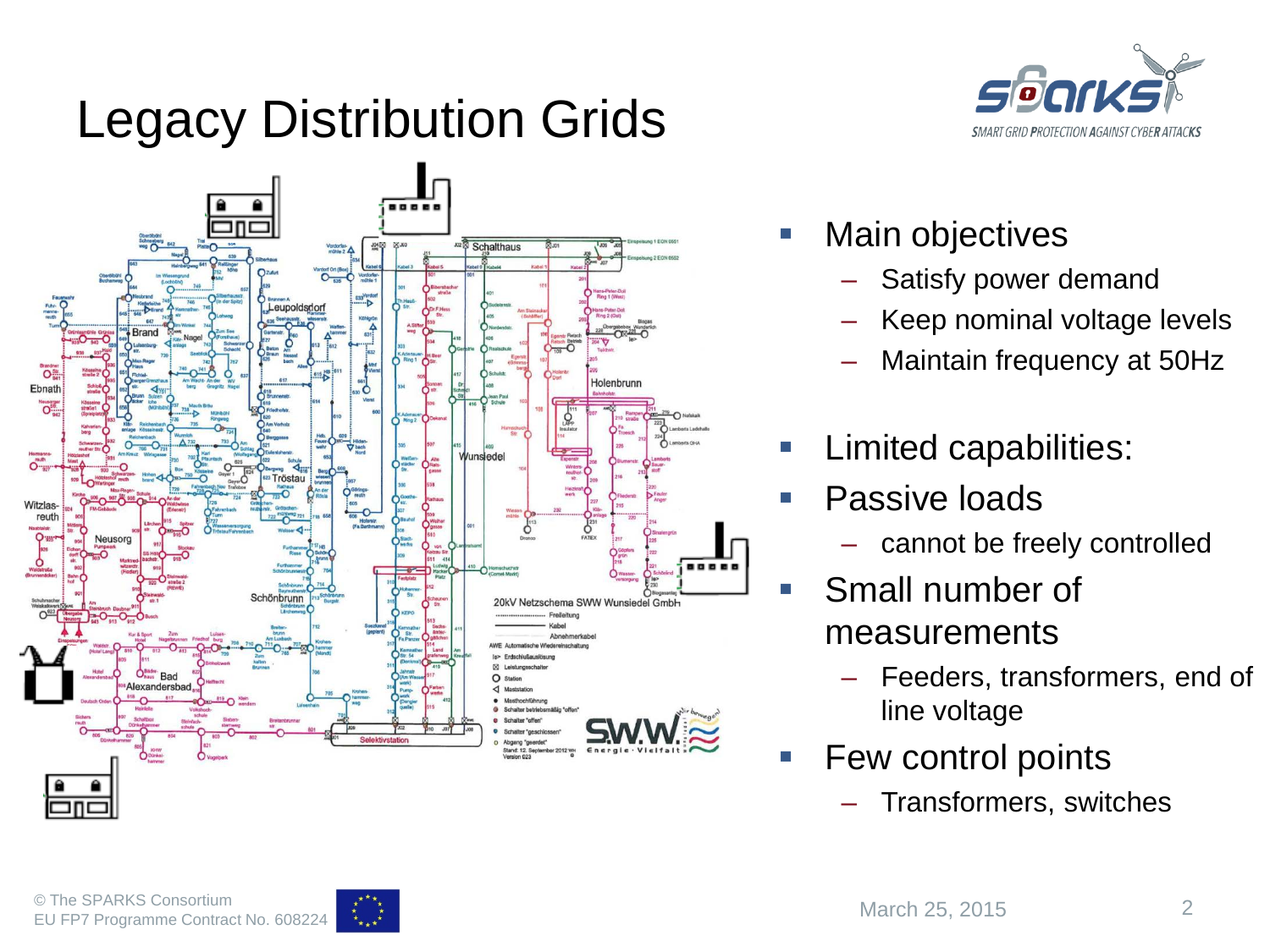# From Legacy Grids to Smart Grids





- Main objectives
	- Satisfy power demand
	- Keep nominal voltage levels
	- Maintain frequency at 50Hz
- Enhanced capabilities:
- Smart controllable devices
- Large increase in measurements
	- Smart meters, **power inverters**
- **Large increase in control loops** (devices with **power inverters**)
	- Electric vehicles
	- Solar panels
	- Wind turbines
	- **Batteries**

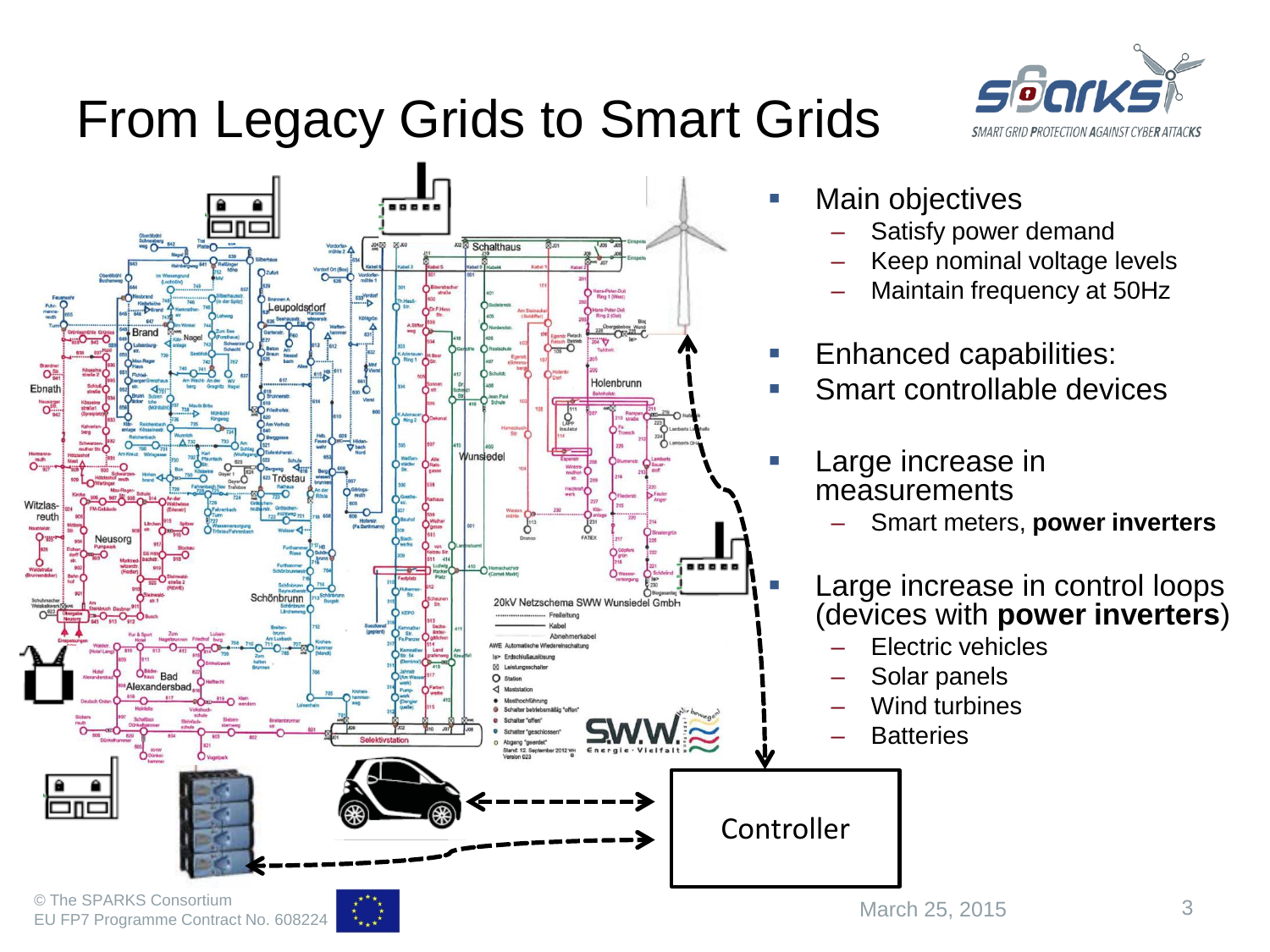#### Smart Grids





- **Nore smart controllable** devices and control loops
	- established through power
- Large increase in communication and data
	- Requires standard communication protocols (IEC 61850)
- Leads to increasing vulnerability to **cyber-physical threats**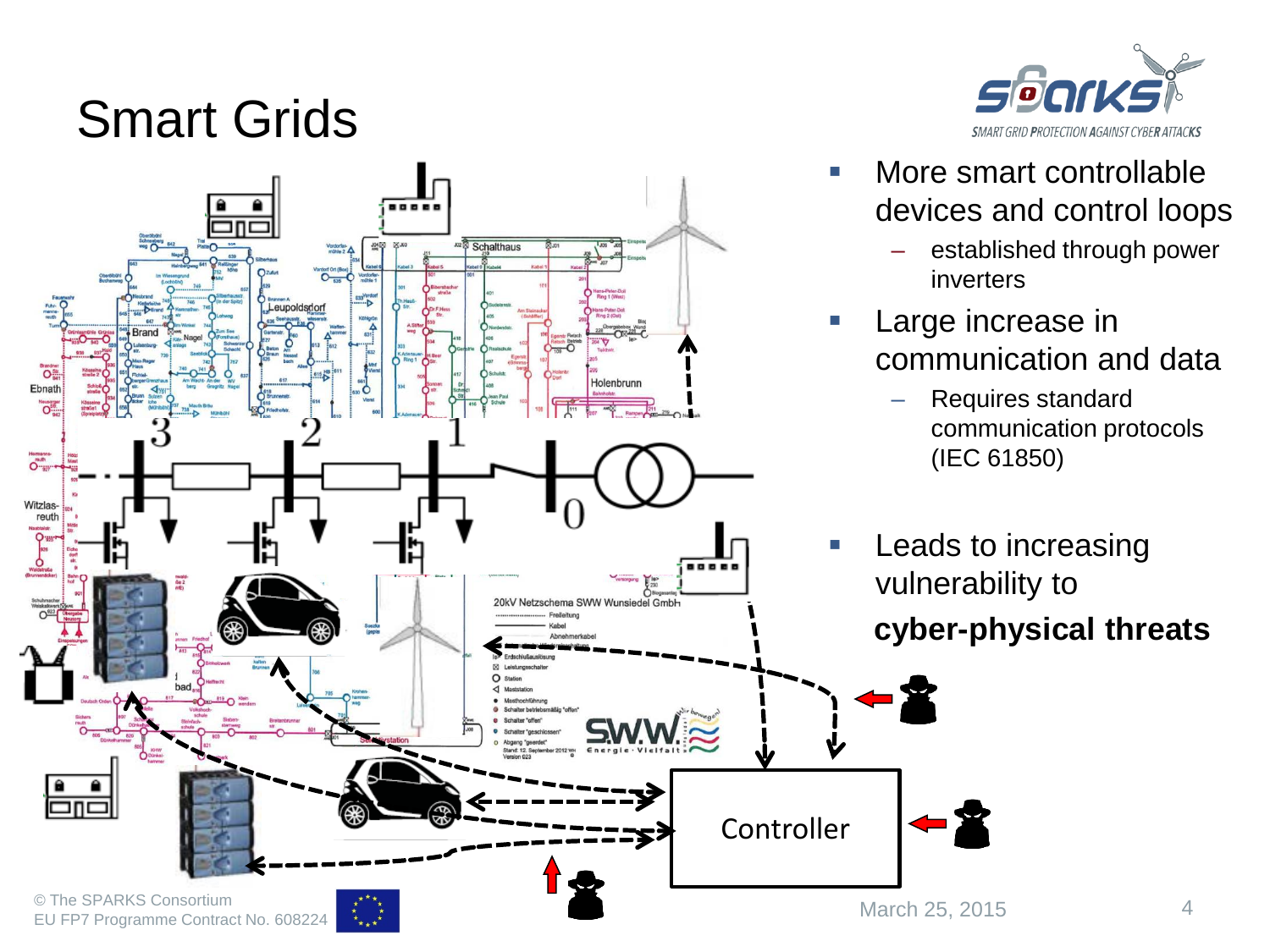#### Resilient Smart Grids

- The Smart Grid is a cyber-physical system
	- **Power system** and **IT infrastructure** tightly coupled through control loops
- Traditional IT security provides necessary tools
	- but not sufficient to secure cyber-physical systems
	- **Cyber** threats can have **physical** consequences!
- Need for methods to understand and mitigate attacks:
	- **Which threats should we care about?**
	- What impact can we expect from attacks?
	- How to reduce the impact of such threats?





**Risk Assessment**

**Resilient Control**

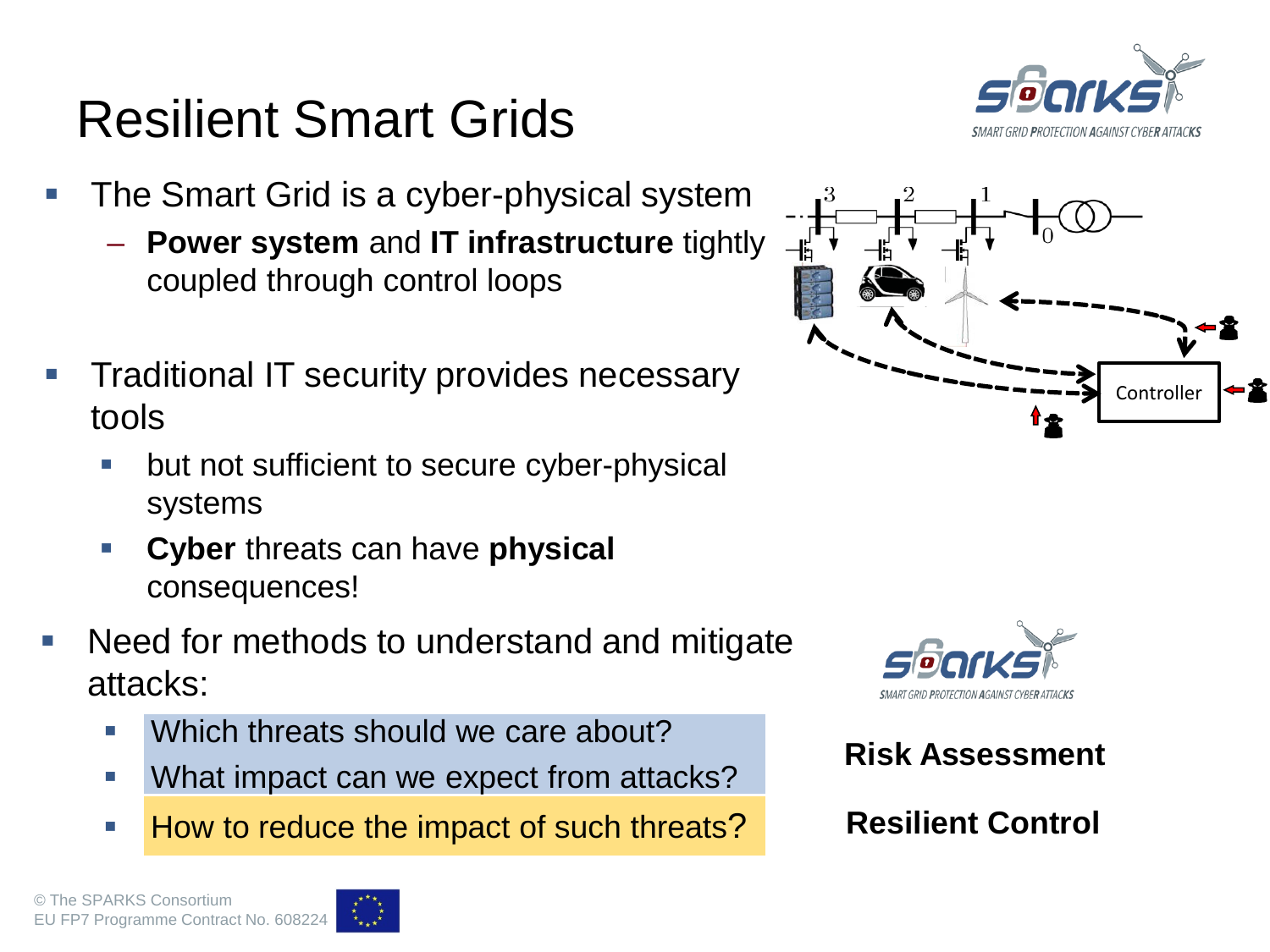

Resilient Smart Grids

- Faults
- **Cyber-threats**
- **Resilient operation requirements:** 
	- Satisfy power demand
	- Keep nominal voltage levels
	- Maintain frequency at 50Hz
	- Ensure state awareness
	- Satisfy operational constraints
	- Graceful degradation



Operator



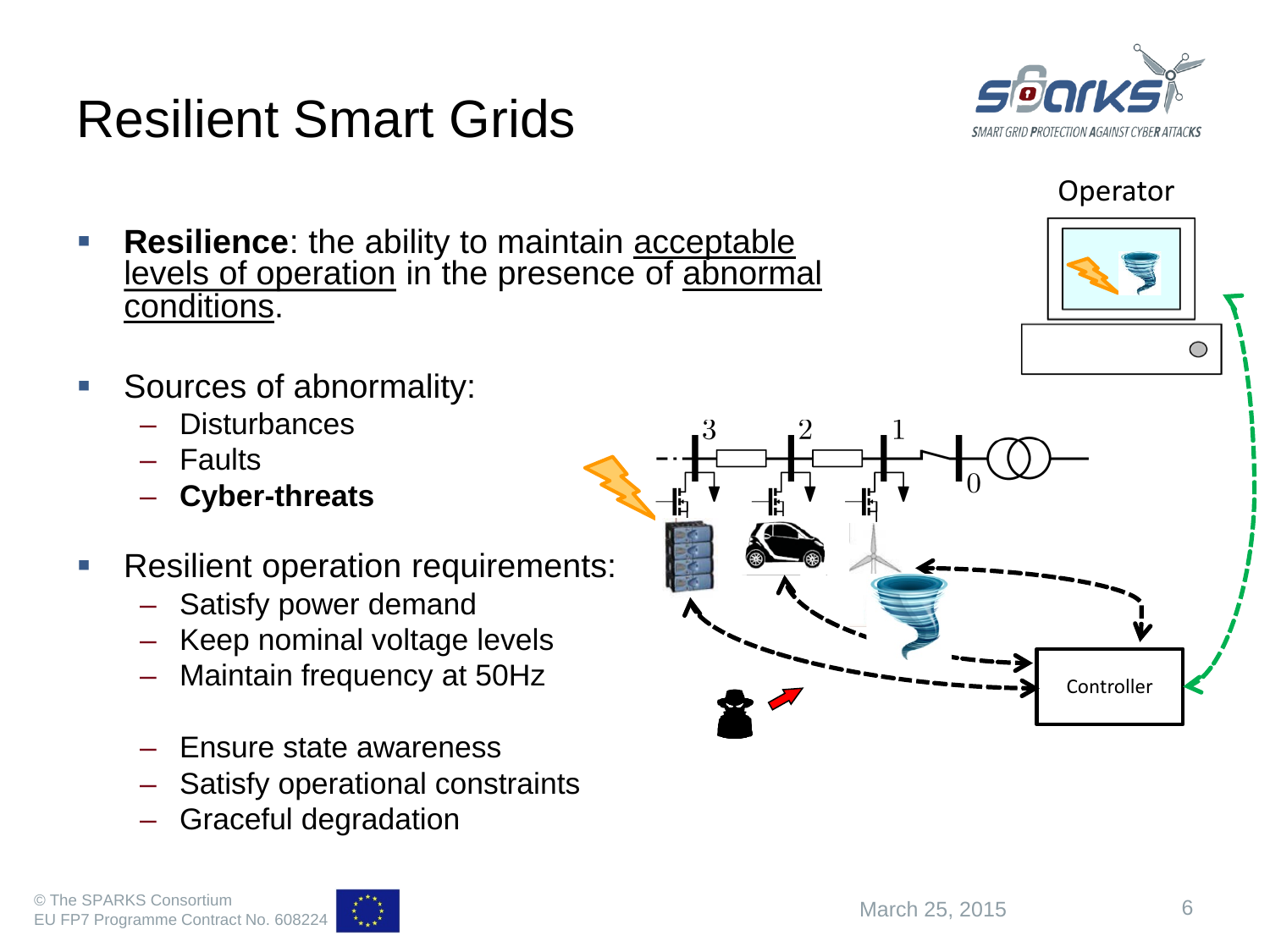#### © The SPARKS Consortium EU FP7 Programme Contract No. 608224

# Resilient Control Methodology

- **I** Inputs:
	- Risk assessment
	- Threat scenarios
- Resilient Control Goals:
	- Mitigate risk to increase resilience
- Resilient Control Approaches:
	- Anomaly / Intrusion Detection
	- Distributed Resource Management
	- Fault-Tolerant and Robust Control
- **Desired Outputs:** 
	- **Mitigated risk**



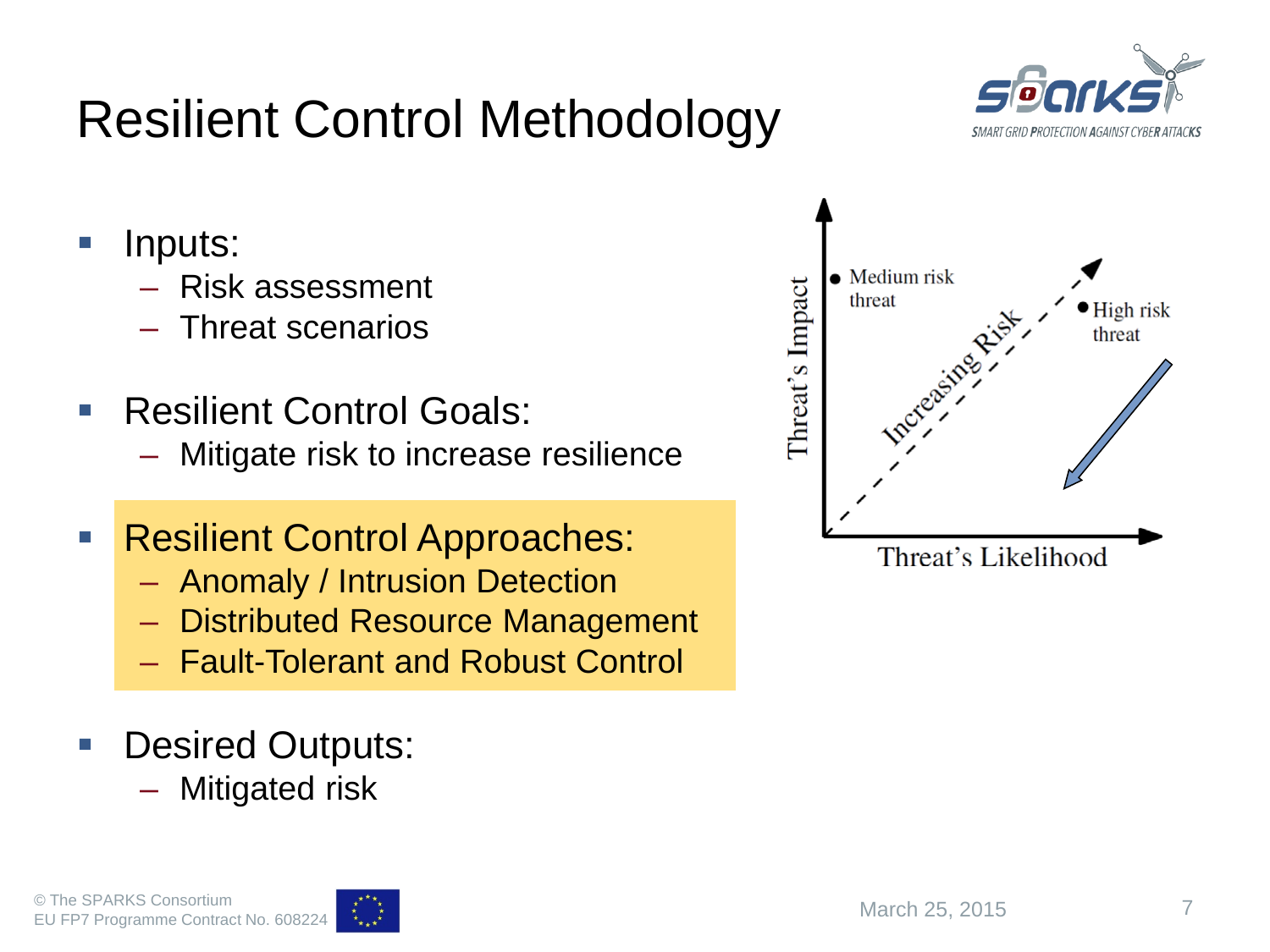### Resilient Control Approaches



- Anomaly Detection
	- Data-Analytics
	- Formal Methods



- Distributed Resource Management
	- What sensors / actuators to use?
	- How to allocate control / estimation effort?
- Fault-Tolerant and Robust Control
	- Ensure safety in spite of failures
	- How can high-risk faults / attacks be mitigated?

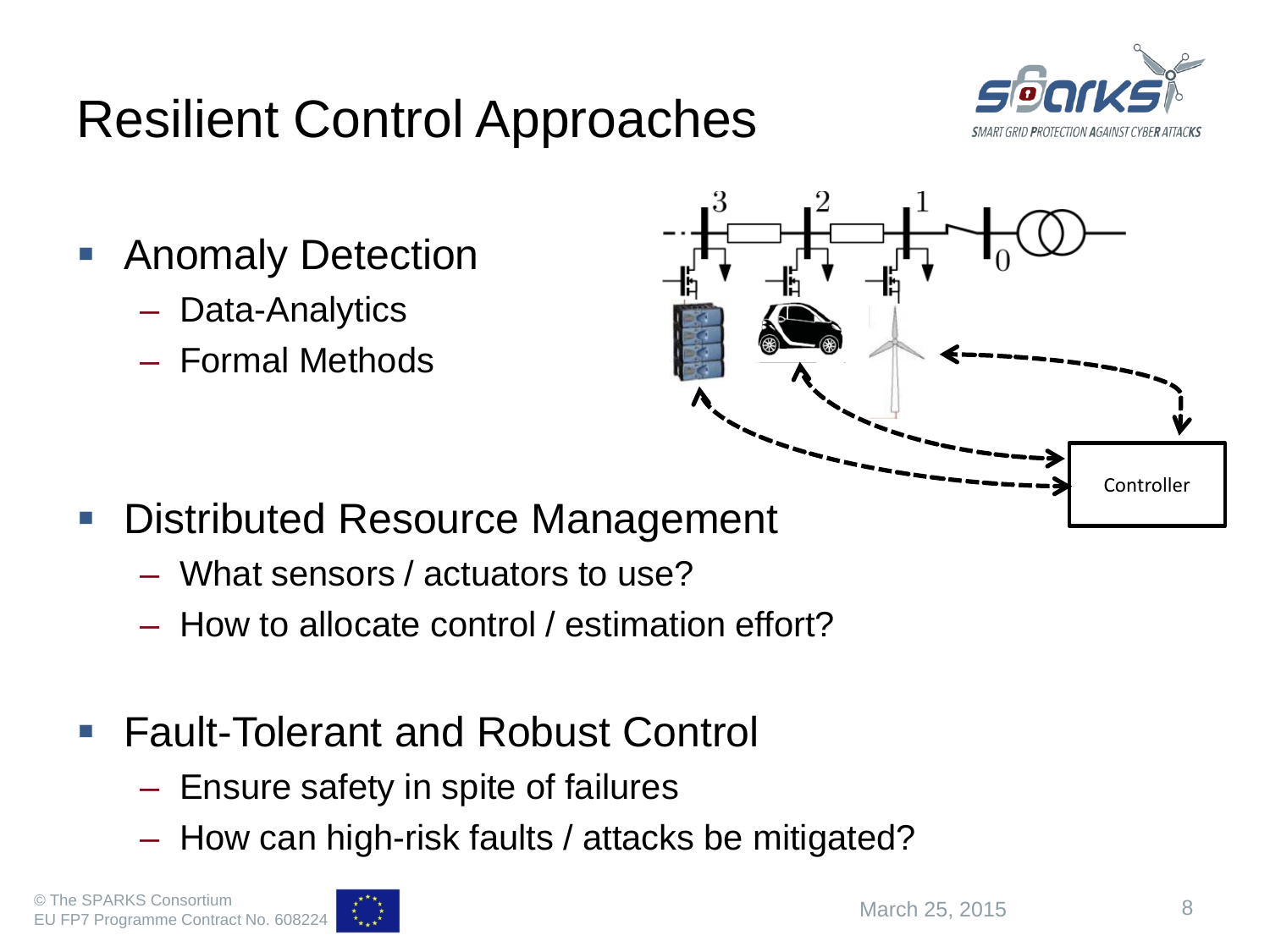

#### Attack Scenarios

#### **Potential Adversary Goals:**

- Shut-off critical power-inverters
- Override control loops
- Reconfigure controllers
- Falsify monitoring data
- **Potential Consequences** 
	- Component failure
	- Cascading failure
	- Economical losses



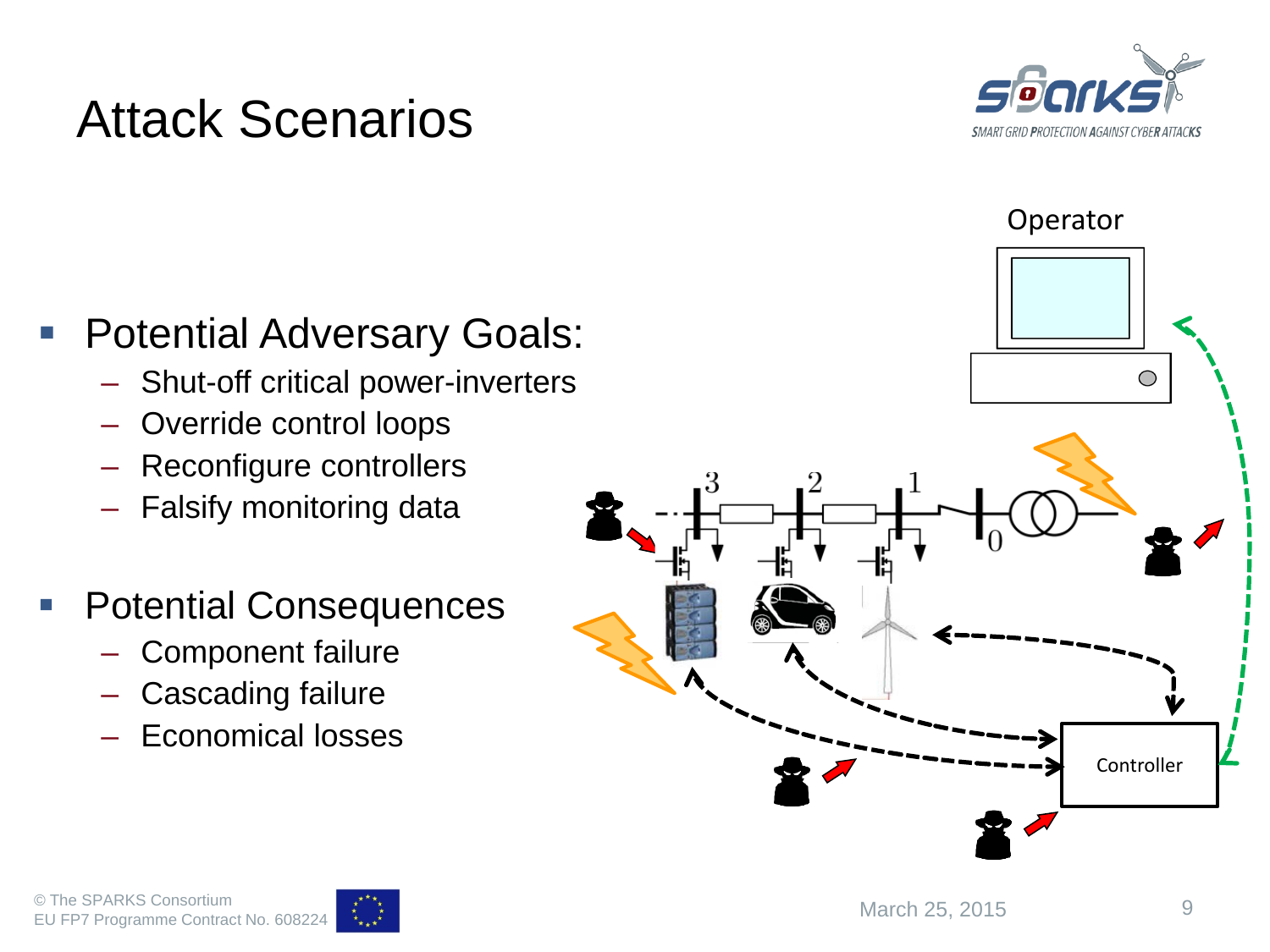

#### Data-Driven Anomaly Detection

- Learn normal behaviours from historic data
	- Network traffic
	- Power consumption/generation
	- Wind / solar generation profiles
- Include physical laws
	- Three-phase power flows
	- Correlations between variables
- Detect abnormal patterns
	- Unusual data traffic
	- Unusual switching commands
	- Non-conforming data



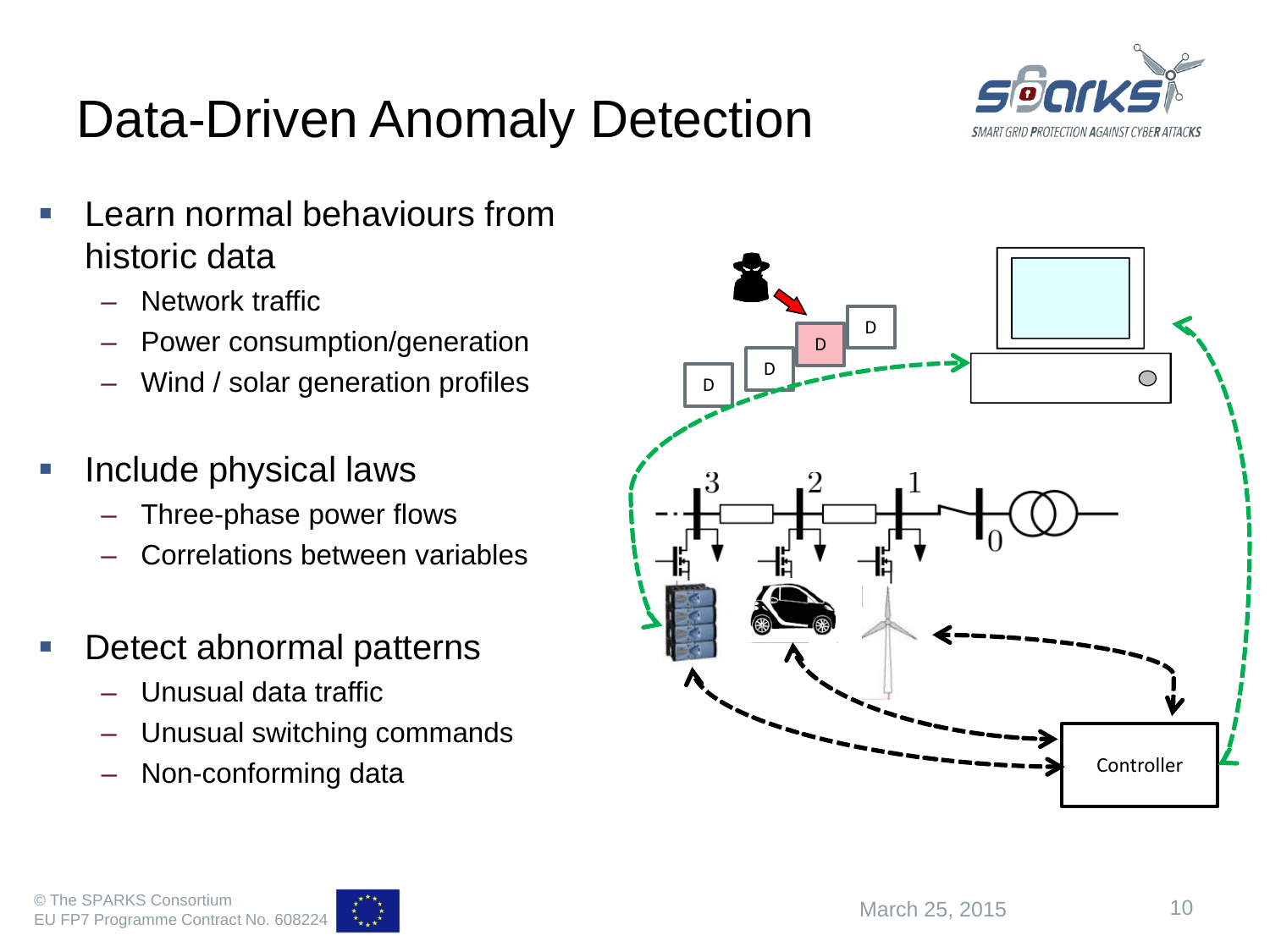

#### Formal Anomaly Detection Methods

- **SCADA Protocol specification**
- **Allowed sequences of** commands
- **Allowed data-exchange**
- **Detect non-conforming** behaviors
	- Unauthorized commands
	- Unauthorized data exchange
	- Non-conforming data traces



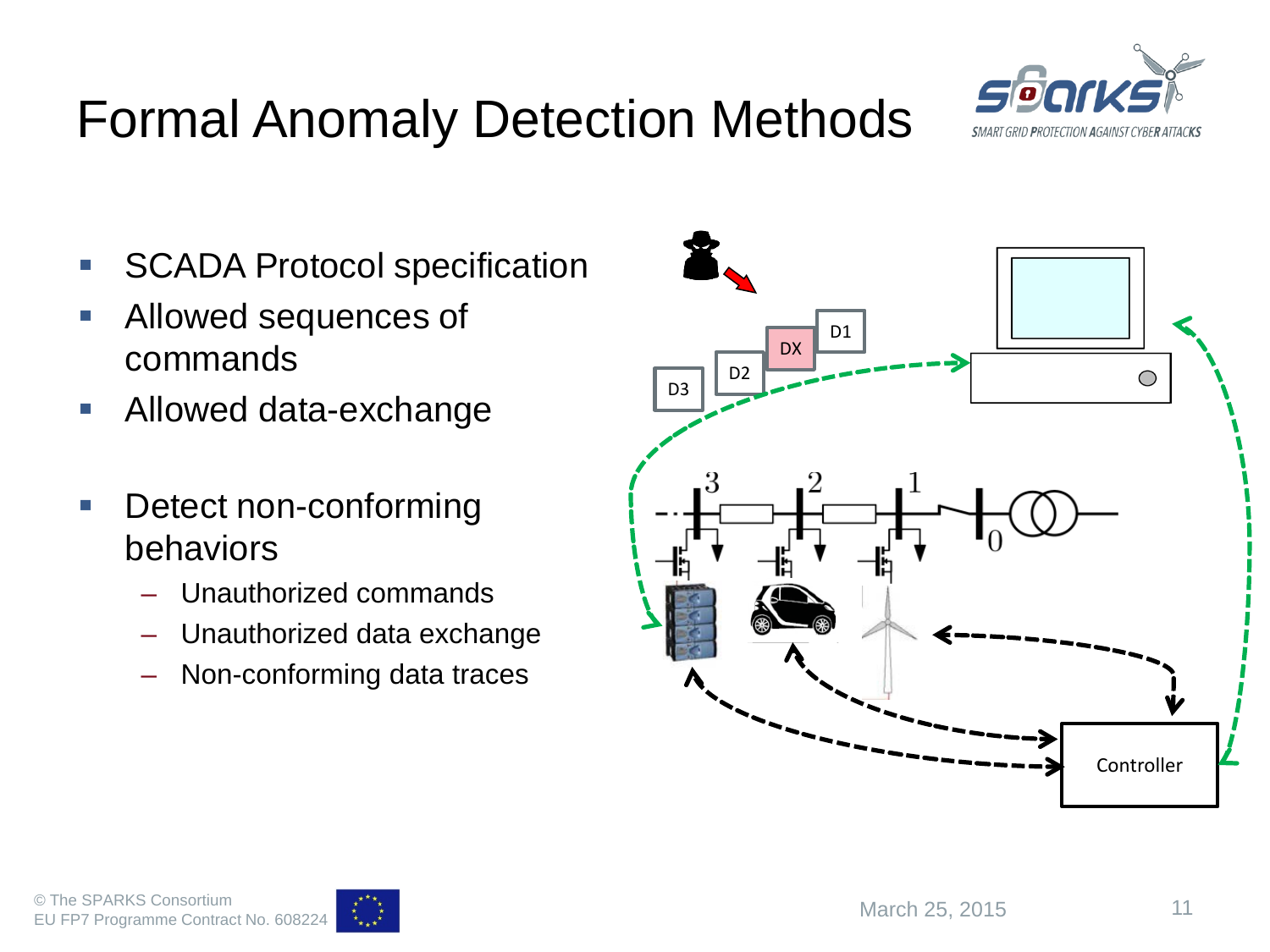

# Distributed Resource Management

Threat scenario:

- DER device failure
	- Safety protection (over-frequency / over-voltage)
	- Cyber attack

#### **Distributed power compensation**

- Compute new feasible set-points to maintain power balance
- Coordination between main grid and several power inverters (battery, wind turbine, electric vehicles)



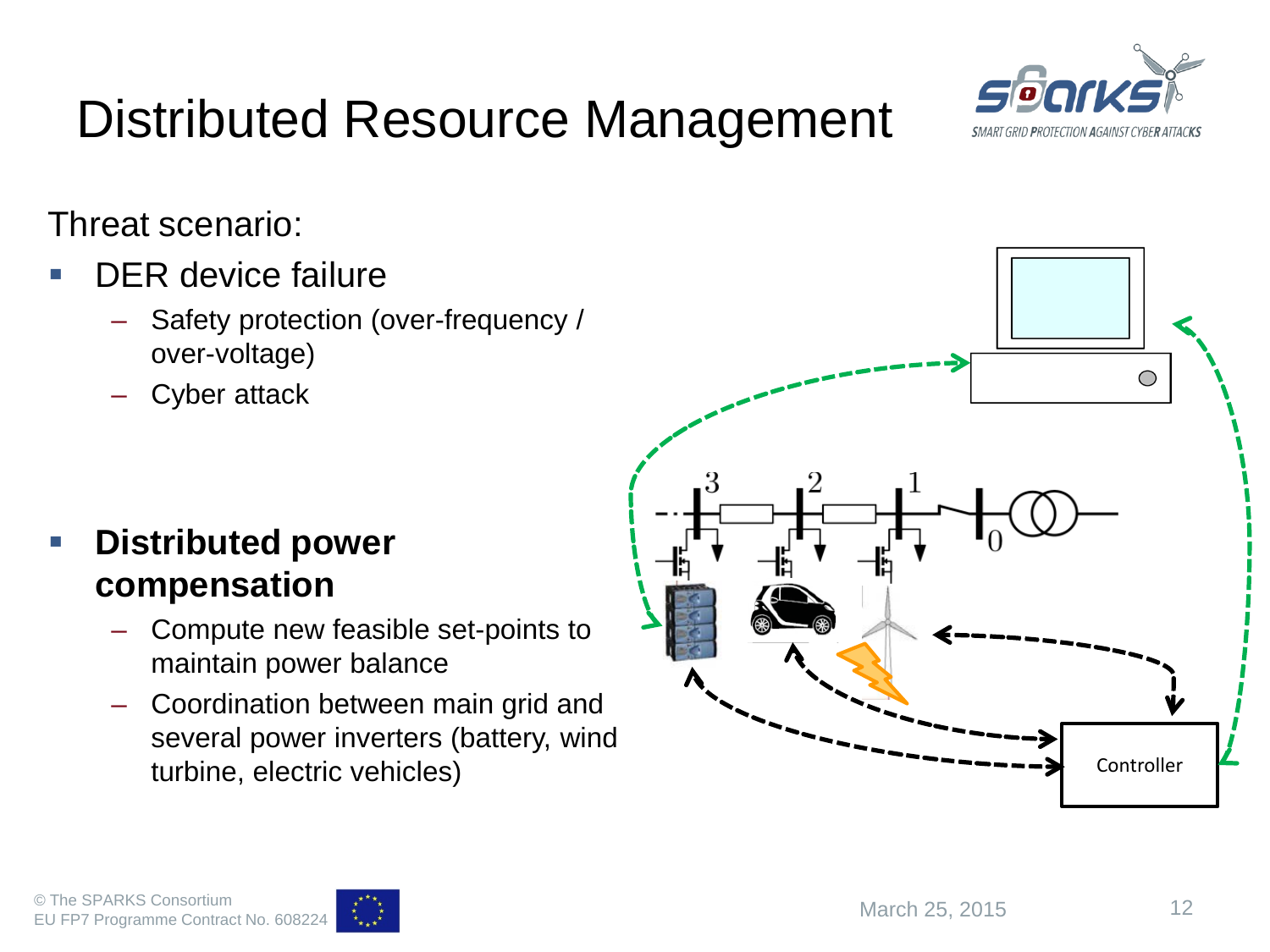#### Critical DER device failure – Disconnection from main grid

 Predictive Control with **Contingencies** 

Threat scenario:

- Maintain a N-1 reliability level:
- "Meet operational constraints with **at most one component failure**"
- Ensure computed setpoints satisfy safety coinstraints **under hypothetical failures**